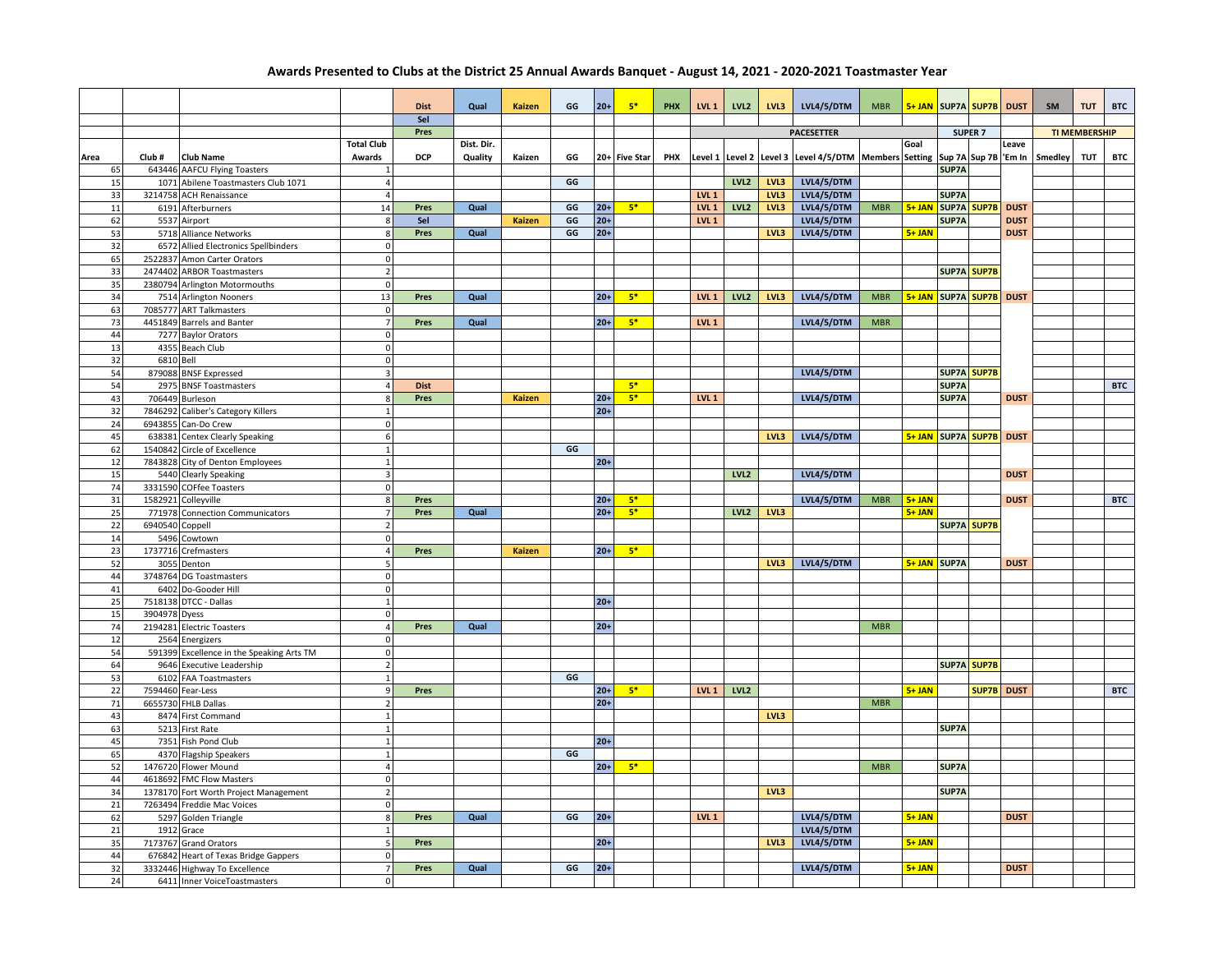## **Awards Presented to Clubs at the District 25 Annual Awards Banquet - August 14, 2021 - 2020-2021 Toastmaster Year**

|          |                  |                                                                             |                                  | <b>Dist</b><br>Sel | Qual       | Kaizen        | GG | $20+$ | $5*$          | <b>PHX</b> | LVL1                                 | LVL <sub>2</sub> | LVL3            | LVL4/5/DTM        | <b>MBR</b>                           |              |       | 5+ JAN SUP7A SUP7B DUST |             | SM             | <b>TUT</b>           | <b>BTC</b> |
|----------|------------------|-----------------------------------------------------------------------------|----------------------------------|--------------------|------------|---------------|----|-------|---------------|------------|--------------------------------------|------------------|-----------------|-------------------|--------------------------------------|--------------|-------|-------------------------|-------------|----------------|----------------------|------------|
|          |                  |                                                                             |                                  | Pres               |            |               |    |       |               |            |                                      |                  |                 | <b>PACESETTER</b> |                                      |              |       | SUPER <sub>7</sub>      |             |                | <b>TI MEMBERSHIP</b> |            |
|          |                  |                                                                             | <b>Total Club</b>                |                    | Dist. Dir. |               |    |       |               |            |                                      |                  |                 |                   |                                      | Goal         |       |                         | Leave       |                |                      |            |
| Area     | Club#            | <b>Club Name</b>                                                            | Awards                           | <b>DCP</b>         | Quality    | Kaizen        | GG |       | 20+ Five Star | <b>PHX</b> | Level 1                              |                  | Level 2 Level 3 | Level 4/5/DTM     | Members Setting Sup 7A Sup 7B 'Em In |              |       |                         |             | <b>Smedley</b> | <b>TUT</b>           | <b>BTC</b> |
| 75       | 3365             | <b>Irving Toastmasters Club</b>                                             | 13                               | Pres               | Qual       |               | GG | $20+$ | $5*$          |            | LVL <sub>1</sub>                     | LVL <sub>2</sub> | LVL3            | LVL4/5/DTM        | <b>MBR</b>                           | $5+JAN$      |       |                         | <b>DUST</b> |                |                      | <b>BTC</b> |
| 75       | 1483991          | IT EGOS                                                                     | $\overline{3}$                   | <b>Dist</b>        |            |               | G  |       |               |            | LVL1                                 |                  |                 |                   |                                      |              |       |                         |             |                |                      |            |
| 12       | 3626237          | Jacobs - Fort Worth                                                         | $\overline{2}$                   |                    |            |               | GG |       |               |            |                                      |                  |                 |                   |                                      |              | SUP7A |                         |             |                |                      |            |
| 31       | 621025           | <b>Keller Communicators</b>                                                 | 6                                | Pres               | Qual       |               |    | $20+$ | $5*$          |            |                                      |                  | LVL3            |                   | <b>MBR</b>                           |              |       |                         |             |                |                      |            |
| 22       | 3692             | Lakeside                                                                    | 8                                | Pres               | Qual       |               |    | $20+$ | $5*$          |            |                                      |                  | LVL3            | LVL4/5/DTM        | <b>MBR</b>                           | $5+JAN$      |       |                         |             |                |                      |            |
| 74       | 8055             | as Colinas Communicators                                                    | $\mathbf 0$                      |                    |            |               |    |       |               |            |                                      |                  |                 |                   |                                      |              |       |                         |             |                |                      |            |
| 73       | 5265032          | Las Colinas Professionals                                                   | $7\overline{}$                   | Pres               |            |               |    | $20+$ | $5*$          |            | LVL <sub>1</sub>                     |                  | LVL3            |                   | <b>MBR</b>                           |              |       |                         |             |                |                      | <b>BTC</b> |
| 75       | 1879279          | Leaders-Speakers of Tomorrow                                                | $7 \overline{ }$                 | Pres               |            |               |    |       | $5*$          |            |                                      |                  | LVL3            | LVL4/5/DTM        | <b>MBR</b>                           | $5+$ JAN     |       |                         | <b>DUST</b> |                |                      |            |
| 63       | 7850107          | Lewisville Area Toastmasters                                                | $\mathbf{1}$                     |                    |            |               |    | $20+$ |               |            |                                      |                  |                 |                   |                                      |              |       |                         |             |                |                      |            |
| 34       | 7742649 Link     |                                                                             | $1\overline{ }$                  |                    |            |               |    |       |               |            |                                      |                  |                 |                   |                                      |              | SUP7A |                         |             |                |                      |            |
| 21       | 1009806          | Little Elm                                                                  | $1\overline{ }$                  |                    |            |               | GG |       |               |            |                                      |                  |                 |                   |                                      |              |       |                         |             |                |                      |            |
| 13       | 9916             | <b>LM AeroSpeakers</b>                                                      | $\mathbf 0$                      |                    |            |               |    |       |               |            |                                      |                  |                 |                   |                                      |              |       |                         |             |                |                      |            |
| 13       | 3332240          | <b>LM Evening</b>                                                           | $\mathbf 0$                      |                    |            |               |    |       |               |            |                                      |                  |                 |                   |                                      |              |       |                         |             |                |                      |            |
| 11       | 6480015          | Lone Star Motormouths                                                       | 7 <sup>1</sup>                   | Pres               |            |               |    |       |               |            | LVL <sub>1</sub>                     |                  | LVL3            | LVL4/5/DTM        |                                      | 5+ JAN SUP7A |       |                         | <b>DUST</b> |                |                      |            |
| 11       |                  | 3178 Longhorn                                                               | $\overline{7}$                   | Sel                |            |               | GG |       | $5*$          |            | LVL <sub>1</sub>                     |                  |                 |                   |                                      |              |       | SUP7A SUP7B             | <b>DUST</b> |                |                      |            |
| 35       |                  | 1914260 Mansfield Sunrise                                                   | $\mathbf 0$                      |                    |            |               |    |       |               |            |                                      |                  |                 |                   |                                      |              |       |                         |             |                |                      |            |
| 53       |                  | 1847206 Mercedes-Benz Starspeakers                                          | $\circ$                          |                    |            |               |    | $20+$ |               |            |                                      |                  |                 |                   |                                      |              | SUP7A |                         |             |                |                      |            |
| 74       |                  | 6792146 Microsoft Toasters 365                                              | $\overline{7}$<br>7 <sup>1</sup> | Sel<br>Pres        | Qual       |               |    | $20+$ | $5*$          |            | LVL <sub>1</sub><br>LVL <sub>1</sub> |                  |                 | LVL4/5/DTM        | <b>MBR</b>                           |              |       | SUP7A SUP7B DUST        |             |                |                      |            |
| 32<br>22 | 7663722          | 7694 MidCities Achievers<br><b>Mindful Masters</b>                          | $\mathbf 0$                      |                    |            |               |    |       |               |            |                                      |                  |                 |                   |                                      |              |       |                         |             |                |                      |            |
| 73       |                  | 5966167 MLCC Toastmasters                                                   | 6                                | <b>Dist</b>        |            |               |    | $20+$ | $5*$          |            |                                      |                  |                 |                   | <b>MBR</b>                           |              | SUP7A |                         |             |                |                      | <b>BTC</b> |
| 71       |                  | 4396433 Mr. Cooper Inspires                                                 | $\mathbf{1}$                     |                    |            |               |    |       |               |            |                                      |                  |                 |                   |                                      |              |       |                         |             |                |                      | <b>BTC</b> |
| 23       |                  | 3349691 Mr. Cooper Speaks                                                   | 10                               | Pres               | Qual       |               | GG | $20+$ | $5*$          |            |                                      |                  |                 | LVL4/5/DTM        | <b>MBR</b>                           |              |       | SUP7A SUP7B DUST        |             |                |                      |            |
| 25       |                  | 6989280 MS Texas Toast                                                      | $\mathbf 0$                      |                    |            |               |    |       |               |            |                                      |                  |                 |                   |                                      |              |       |                         |             |                |                      |            |
| 63       |                  | 3017469 NCTCOG Toastmasters                                                 | $\circ$                          |                    |            |               |    |       |               |            |                                      |                  |                 |                   |                                      |              |       |                         |             |                |                      |            |
| 55       |                  | 4618496 NE Tarrant                                                          | $\overline{7}$                   |                    |            |               | GG |       |               |            | LVL <sub>1</sub>                     | LVL <sub>2</sub> | LVL3            | LVL4/5/DTM        |                                      |              | SUP7A |                         | <b>DUST</b> |                |                      |            |
| 71       | 5922             | Nissan Toastmasters                                                         | $\overline{9}$                   | Pres               |            | <b>Kaizen</b> |    | $20+$ | $5*$          |            | LVL <sub>1</sub>                     | LVL <sub>2</sub> |                 |                   | <b>MBR</b>                           |              | SUP7A |                         | <b>DUST</b> |                |                      |            |
| 51       | 420              | <b>North Texas</b>                                                          | $\mathbf{0}$                     |                    |            |               |    |       |               |            |                                      |                  |                 |                   |                                      |              |       |                         |             |                |                      |            |
| 54       |                  | 1440249 Northwest Tarrant                                                   | $\overline{2}$                   |                    |            |               |    |       |               |            |                                      |                  |                 |                   |                                      |              |       | SUP7A SUP7B             |             |                |                      |            |
| 72       | 7744858          | <b>NST Toastmasters</b>                                                     | $\mathbf{0}$                     |                    |            |               |    |       |               |            |                                      |                  |                 |                   |                                      |              |       |                         |             |                |                      |            |
| 31       | 4354             | Off The Cuff                                                                | $\boldsymbol{8}$                 | Pres               | Qual       |               | GG | $20+$ |               |            |                                      |                  |                 | LVL4/5/DTM        |                                      |              |       | SUP7A SUP7B DUST        |             |                |                      |            |
| 72       | 2604             | Oh Thank Heaven                                                             | $\mathbf 0$                      |                    |            |               |    |       |               |            |                                      |                  |                 |                   |                                      |              |       |                         |             |                |                      |            |
| 23       |                  | 6103644 Once Upon A Time                                                    | $\overline{2}$                   |                    |            |               | GG |       |               |            |                                      |                  |                 |                   |                                      |              | SUP7A |                         |             |                |                      |            |
| 65       |                  | 5031405 Oratory Excellence                                                  | 5                                | <b>Dist</b>        |            | <b>Kaizen</b> |    | $20+$ |               |            |                                      |                  |                 |                   | <b>MBR</b>                           | 5+ JAN       |       |                         |             |                |                      |            |
| 41       | 897575           | Out On The Town                                                             | 9                                | Pres               | Qual       |               |    | $20+$ |               |            | LVL <sub>1</sub>                     |                  |                 | LVL4/5/DTM        |                                      |              |       | SUP7A SUP7B             | <b>DUST</b> |                |                      | <b>BTC</b> |
| 14       |                  | 4716146 Panther City                                                        | 5                                |                    |            |               | GG |       |               |            | LVL <sub>1</sub>                     |                  |                 |                   |                                      |              |       | SUP7A SUP7B             | <b>DUST</b> |                |                      |            |
| 24       | 7012652 Parkway  |                                                                             | $\circ$                          |                    |            |               |    |       |               |            |                                      |                  |                 |                   |                                      |              |       |                         |             |                |                      |            |
| 14       |                  | 349 Plus-Two                                                                | 11                               | Pres               | Qual       |               |    | $20+$ | $5*$          |            | LVL <sub>1</sub>                     | LVL <sub>2</sub> | LVL3            | LVL4/5/DTM        | <b>MBR</b>                           | $5+JAN$      |       |                         | <b>DUST</b> |                |                      |            |
| 35       | 4538             | Power Communicators                                                         | $\mathbf{1}$<br>$\overline{2}$   |                    |            |               |    |       |               |            |                                      |                  |                 |                   | <b>MBR</b>                           |              |       | SUP7A SUP7B             |             |                |                      |            |
| 33       |                  | 7407 Pro A.M. Toastmasters Club                                             | 13                               | Pres               | Qual       |               | GG | $20+$ | $5*$          |            | LVL <sub>1</sub>                     |                  | LVL3            | LVL4/5/DTM        | <b>MBR</b>                           |              |       | 5+ JAN SUP7A SUP7B DUST |             |                |                      |            |
| 52<br>13 |                  | 3467810 Progressive Leaders<br>2184904 Project Managers & Systems Engineers | $\mathbf 0$                      |                    |            |               |    |       |               |            |                                      |                  |                 |                   |                                      |              |       |                         |             |                |                      |            |
| 52       | 7179868 Region 6 |                                                                             | $\circ$                          |                    |            |               |    |       |               |            |                                      |                  |                 |                   |                                      |              |       |                         |             |                |                      |            |
| 41       | 2971             | Reveille                                                                    | $\circ$                          |                    |            |               |    |       |               |            |                                      |                  |                 |                   |                                      |              |       |                         |             |                |                      |            |
| 53       |                  | 4236 Roanoke Texas                                                          | 12                               | Pres               | Qual       |               |    | $20+$ | $5*$          |            | LVL1                                 | LVL <sub>2</sub> | LVL3            | LVL4/5/DTM        | <b>MBR</b>                           | $5+JAN$      |       | SUP7B DUST              |             |                |                      |            |
| 64       | 746              | Sabre Classic                                                               | $\mathbf 0$                      |                    |            |               |    |       |               |            |                                      |                  |                 |                   |                                      |              |       |                         |             |                |                      |            |
| 52       | 7768627          | Safran Serve Denton                                                         | $\circ$                          |                    |            |               |    |       |               |            |                                      |                  |                 |                   |                                      |              |       |                         |             |                |                      |            |
| 15       |                  | 4486922 San Angelo                                                          | $\sqrt{6}$                       | Pres               |            |               | GG |       | $5*$          |            | LVL <sub>1</sub>                     |                  | LVL3            |                   |                                      | $5+JAN$      |       |                         |             |                |                      |            |
| 55       | 1082792          | Savvy Sayers                                                                | 7 <sup>1</sup>                   | Pres               | Qual       |               |    | $20+$ |               |            | LVL <sub>1</sub>                     |                  |                 | LVL4/5/DTM        |                                      |              | SUP7A |                         | <b>DUST</b> |                |                      |            |
| 53       |                  | 6978716 Schwab Schpeaks                                                     | $\circ$                          |                    |            |               |    |       |               |            |                                      |                  |                 |                   |                                      |              |       |                         |             |                |                      |            |
| 72       |                  | 6765669 Sharp Leaders                                                       | $\circ$                          |                    |            |               |    |       |               |            |                                      |                  |                 |                   |                                      |              |       |                         |             |                |                      |            |
| 63       |                  | 1171841 Siemens Arlington/Grand Prairie                                     | $\circ$                          |                    |            |               |    |       |               |            |                                      |                  |                 |                   |                                      |              |       |                         |             |                |                      |            |
| 24       |                  | 4368496 Signet Jewelers                                                     | $\circ$                          |                    |            |               |    |       |               |            |                                      |                  |                 |                   |                                      |              |       |                         |             |                |                      |            |
| 61       |                  | 629 Six Twenty Nine Club                                                    | $\mathbf 0$                      |                    |            |               |    |       |               |            |                                      |                  |                 |                   |                                      |              |       |                         |             |                |                      |            |
| 33       | 593906           | <b>Skymasters Club</b>                                                      | $\overline{\mathbf{3}}$          |                    |            |               |    |       |               |            |                                      |                  | LVL3            |                   |                                      |              |       | SUP7A SUP7B             |             |                |                      |            |
| 61       |                  | 6619708 Smiling Stars                                                       | 5                                | Pres               | Qual       |               |    | $20+$ |               |            |                                      |                  |                 |                   |                                      |              | SUP7A |                         |             |                |                      | <b>BTC</b> |
| 14       |                  | 5518497 Something to Talk About                                             | 11                               | Pres               | Qual       |               | GG | $20+$ |               |            | LVL1                                 | LVL <sub>2</sub> | LVL3            | LVL4/5/DTM        |                                      | 5+ JAN SUP7A |       |                         | <b>DUST</b> |                |                      |            |